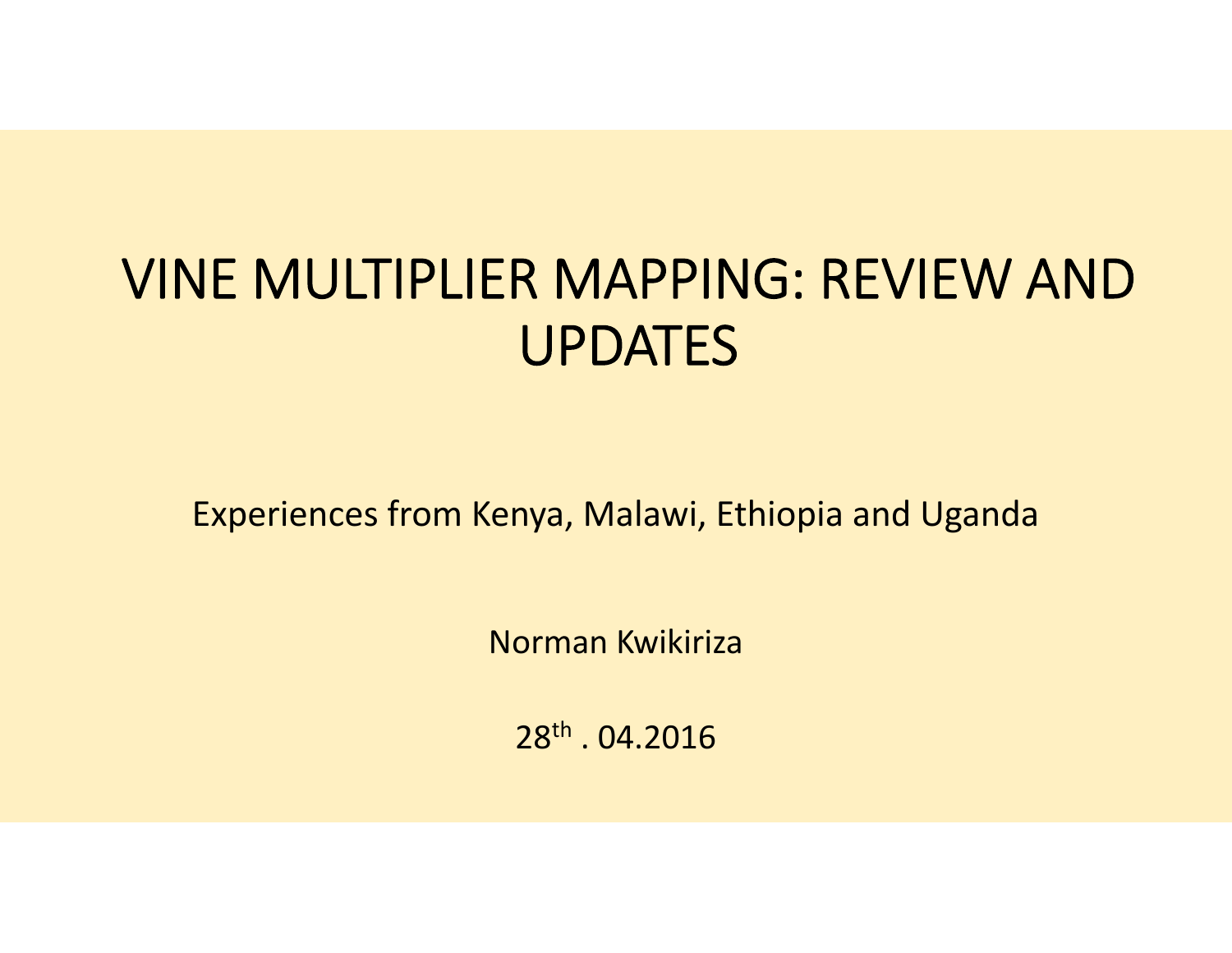## **What was the exercise?**

- 1. Design ODK Vine multiplier Data collection tool
- 2. Identify commercial vine multipliers
- 3. Identify individual vine multipliers
- 4. Pilot the ODK to locate the multipliers
- 5. Pilot the ODK to collect important demographic and plot information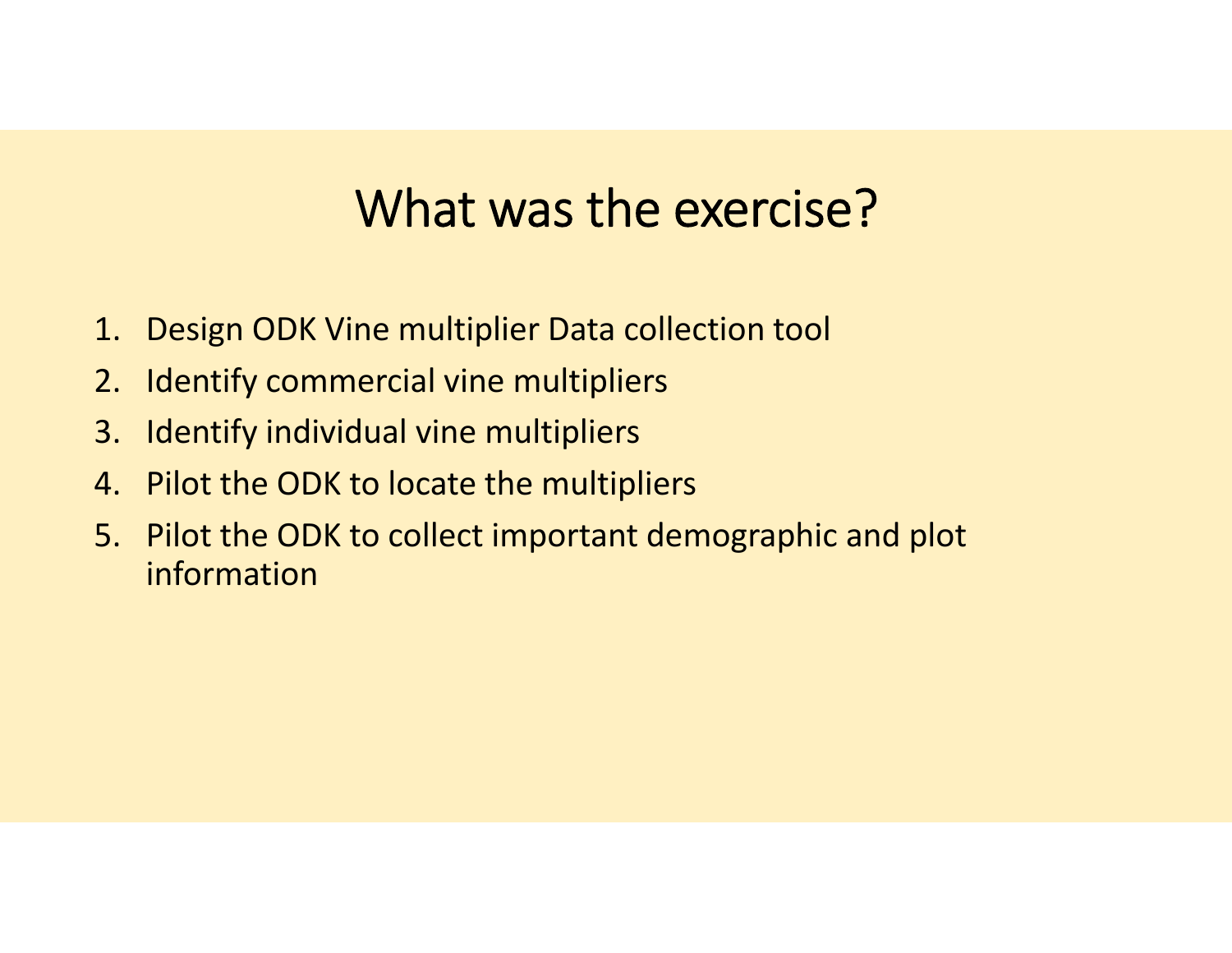#### **TOOLS AND THE PROCESS TOOLS**

- 1. Questions of interest from multipliers ( Demographic information, Plot information, Agronomic information) Approx. 20 variables in total
- 2. A Tablet
- 3. Host: Aziz at ILRI Nairobi

#### **THE PROCESS**

 $\checkmark$  Standardizing identifier information from all SPHI countries  $\checkmark$  Training on ODK use (MLE COPS training in 2015)

 $\checkmark$  Programming the questions (Luka)

Practical mapping (Kenya, Uganda, Malawi and Ethiopia)

Training others to help collect the data [ Sam and Gerald in Uganda; Two interns in Malawi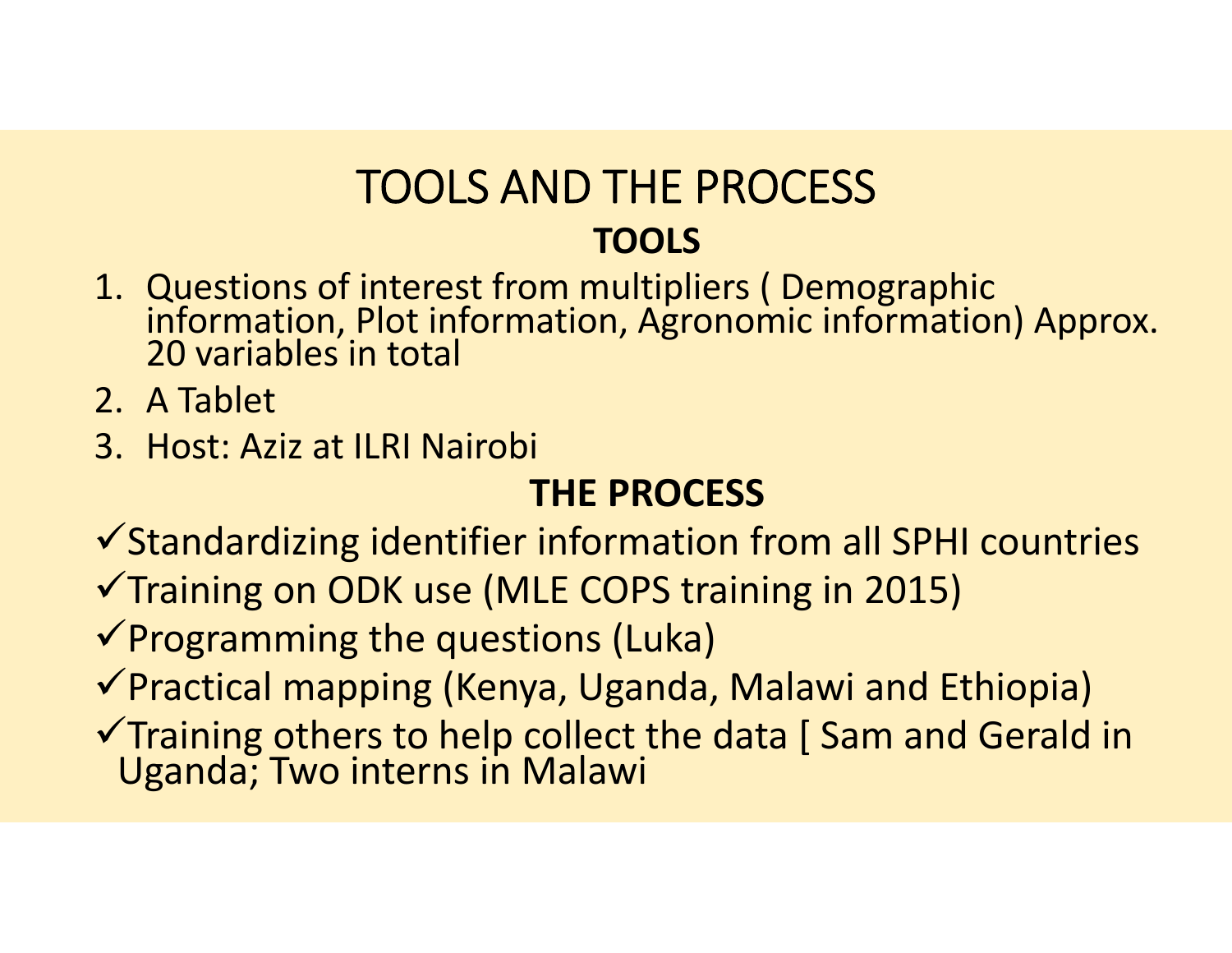## **Experience 1: Use of ODK**

#### **AREAS FOR IMPROVEMENT**

Some options were not easy to apply to all countries; for example the list of crops

Could not specify the OFSP varieties planted

Captured only recent vine multipliers

More questions could have been captured

Most were on the human errors on tool design- but not the technology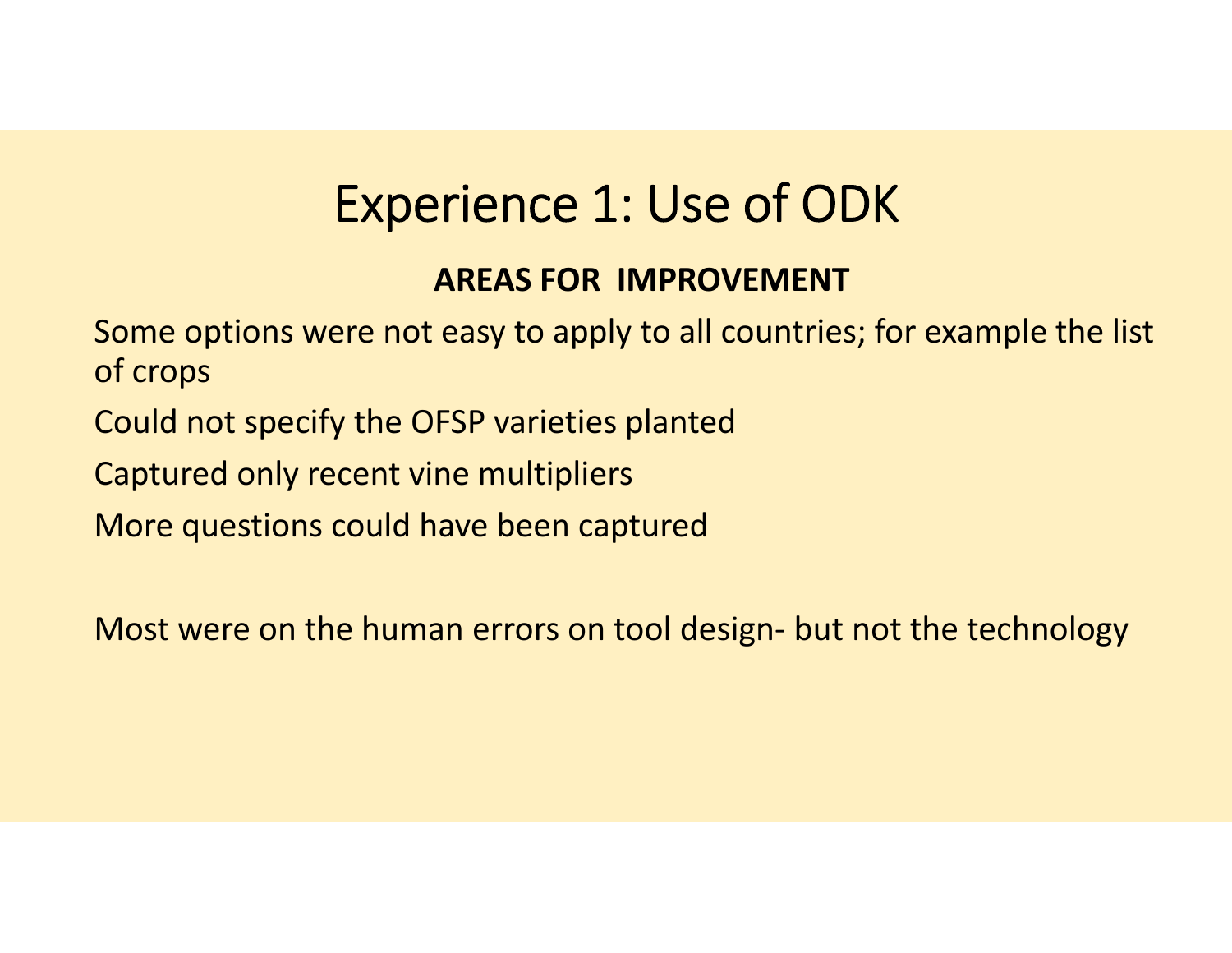#### **Experience 1: Use of ODK**

- 1. User friendly = Less Bulky and "cool"
- 2. Ability to capture GPS =Very accurate, cost effective
- 3. Ability to capture pictures = Very efficient, cost effective
- 4. Capture all data types = continuous, categorical, scale and string data
- 5. No editing=Because of skip codes
- 6. No data entry!
- 7. Data can be collected any time
- 8. Not difficult to use. At least anybody with 11 years of schooling can use them

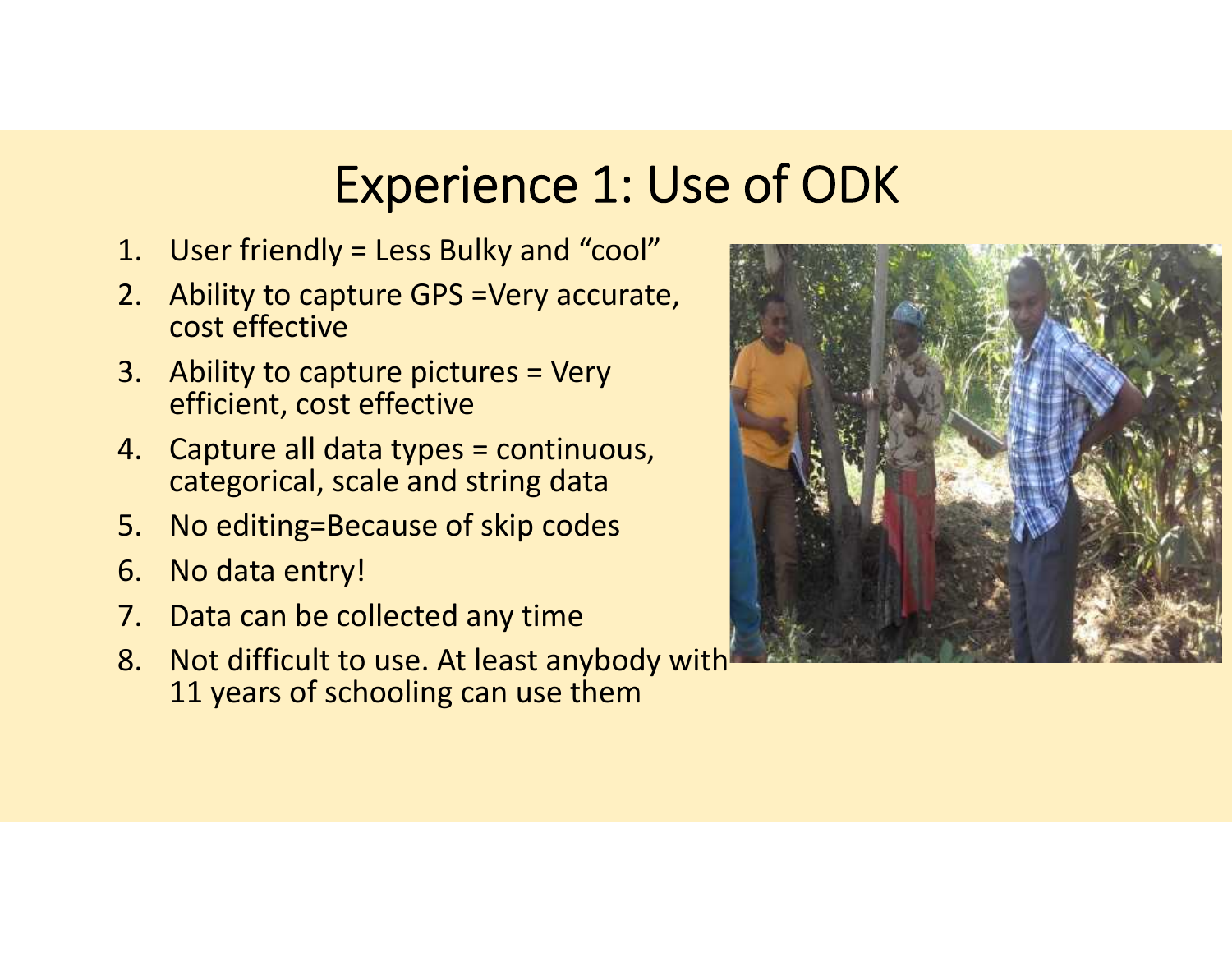#### Experience 2: Where are our DVMs?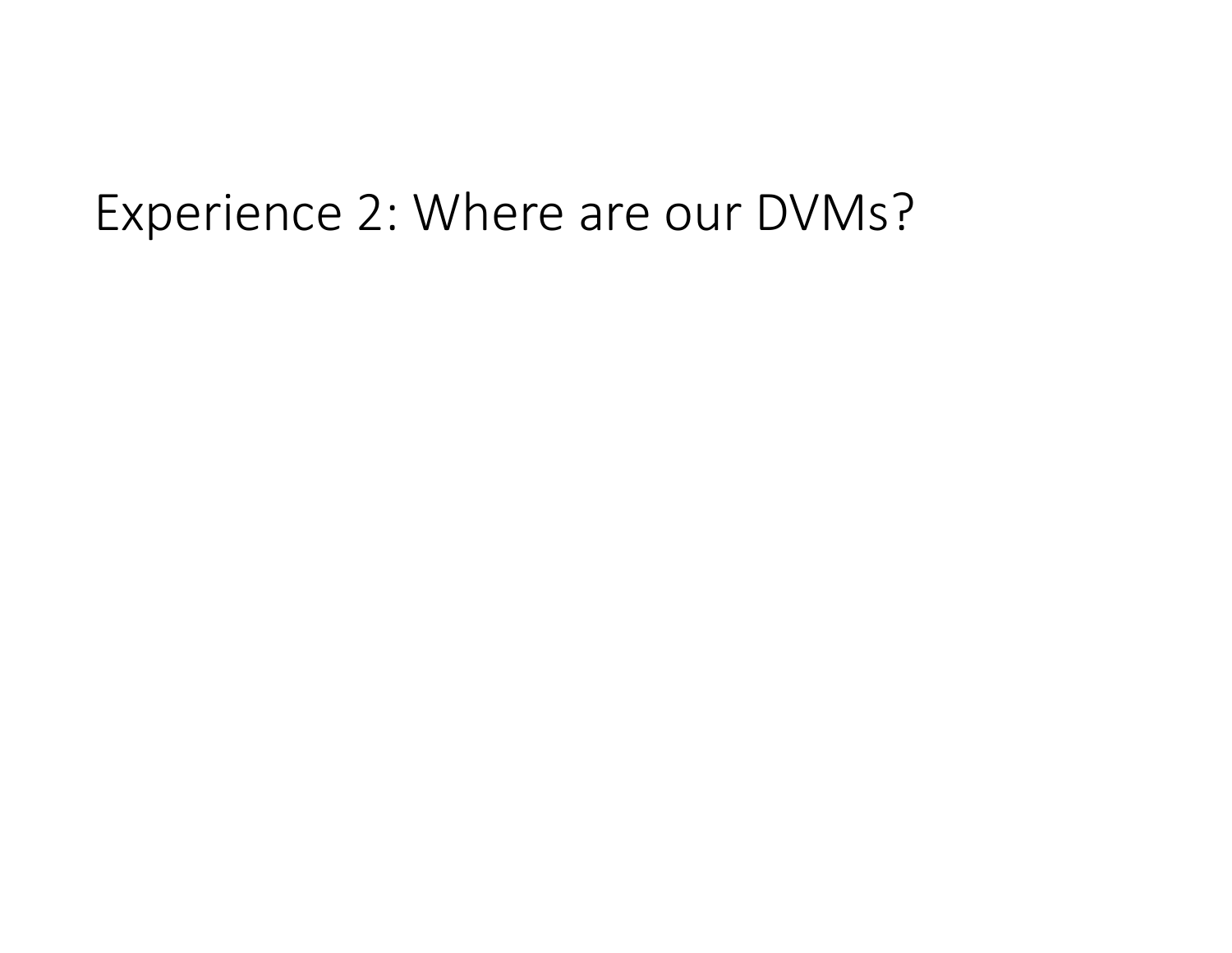#### Experience 3: Who are the DVMs?

|                              | <b>Uganda</b> |        | <b>Kenya</b> |        | <b>Malawi</b> |        | <b>Ethiopia</b> |        |
|------------------------------|---------------|--------|--------------|--------|---------------|--------|-----------------|--------|
|                              | Male          | Female | <b>Male</b>  | Female | Male          | Female | <b>Male</b>     | Female |
| # individual DVMs            | 25.0          | 15.0   | 23           | 19     | 18            | 4.0    | 60              | 5      |
| Age                          | 46.8          | 48.2   | 51.5         | 47.5   | 50            | 47.0   | 43.8            | 51.0   |
| Farm $\leq$ 5 acres (%)      | 52.0          | 73.3   | 78.3         | 73.7   | 83.3          | 75.0   | 98.3            | 100    |
| Had irrigation equipment (%) | 44.0          | 33.3   | 82.6         | 84.2   | 88.9          | 75.0   | 21.7            | 40.0   |
| Used inorg. Fertilizer (%)   | 40.0          | 26.7   | 81.8         | 79.0   | 61.1          | 75.0   | 96.6            | 100    |
| Used manure (%)              | 56.0          | 40.0   | 90.9         | 89.5   | 39.0          | 25.0   | 100             | 100    |
| Belonged to a farm group (%) | 84.0          | 100.0  | 72.7         | 100    | 72.2          | 75.0   | 80              | 80     |
| Had leadership roles (%)     | 80.0          | 86.7   | 95.5         | 100    | 72.2          | 75.0   | 52.5            | 60.0   |
| Number of times trained      | 3.7           | 4.3    | 6.4          | 4.9    | 0.56          | 0.75   | 0.9             | 1.2    |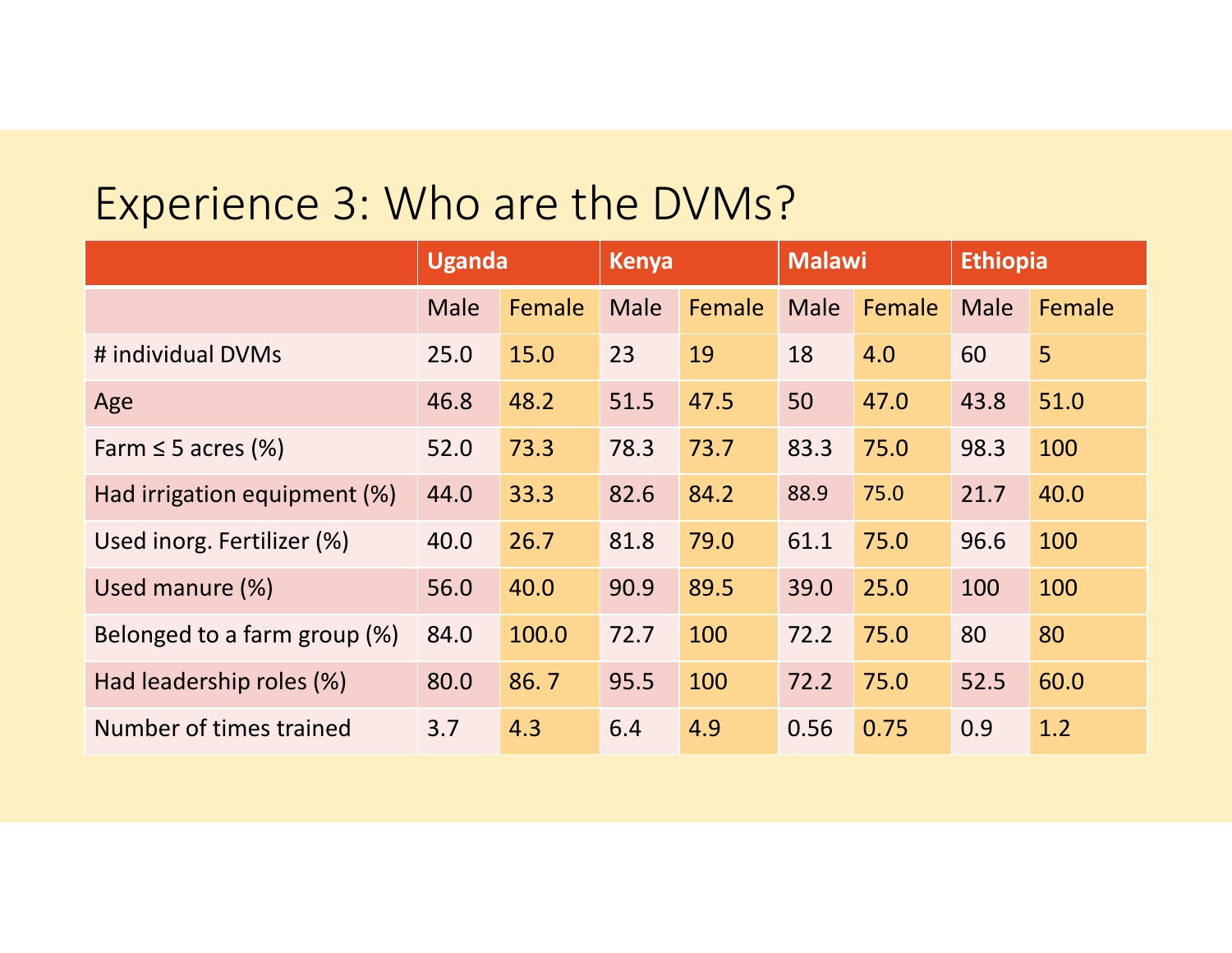## **Experience 2: Who are the DVMS**

• Reflections!

- We have few female DVMs; only thumbs up for Kenya
- > Our DVMs are relatively old. Is this good?
- Our DVMs have limited land. Should amount of land be a criteria for selection of DVMs?
- Most belong to farmer groups and leaders in their communities
- $\triangleright$  They have had few trainings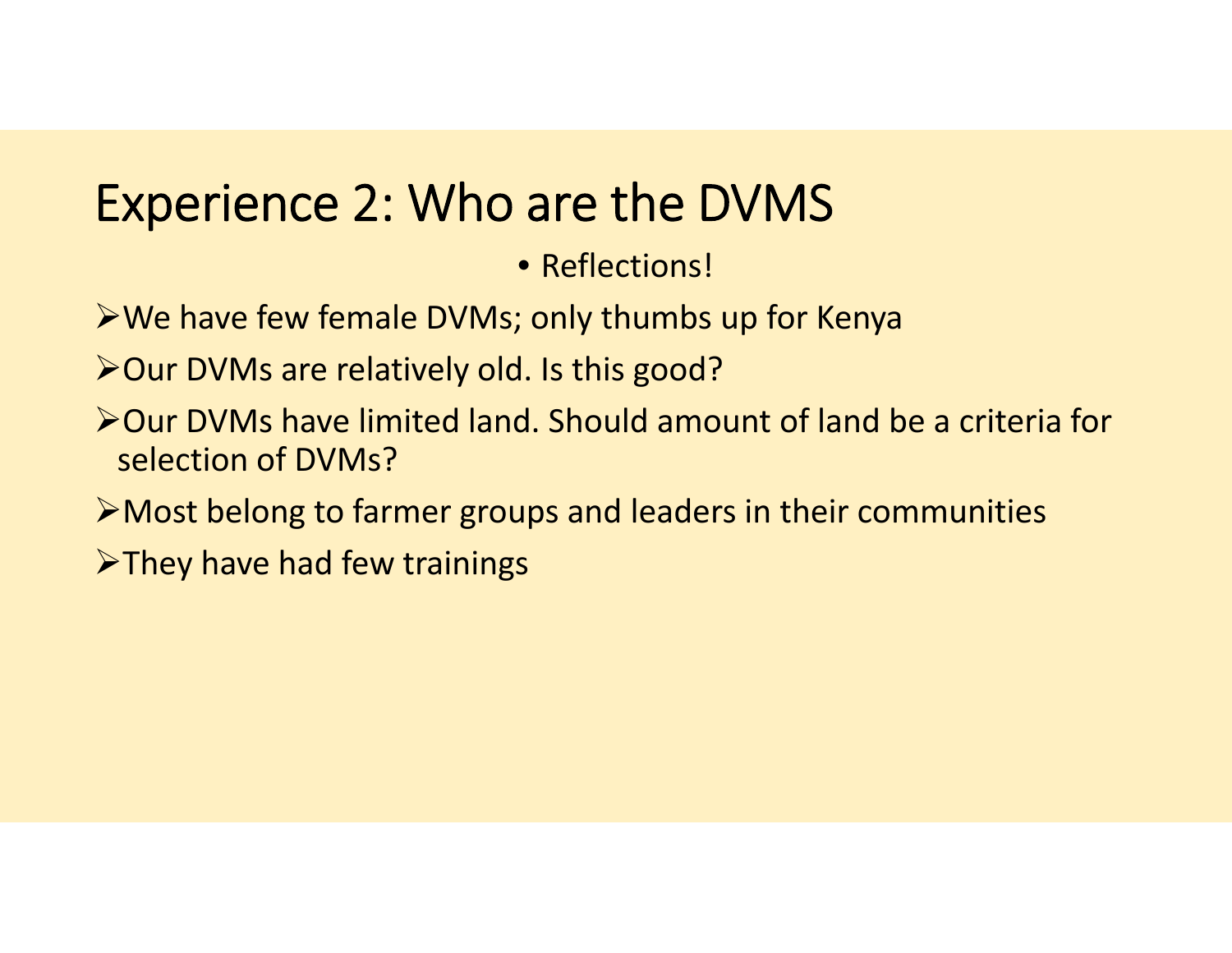#### Experience 2: DVMs are different



- Different farm sizes
- Different levels of management
- Different motivations
- Different support

But, all are DVMs

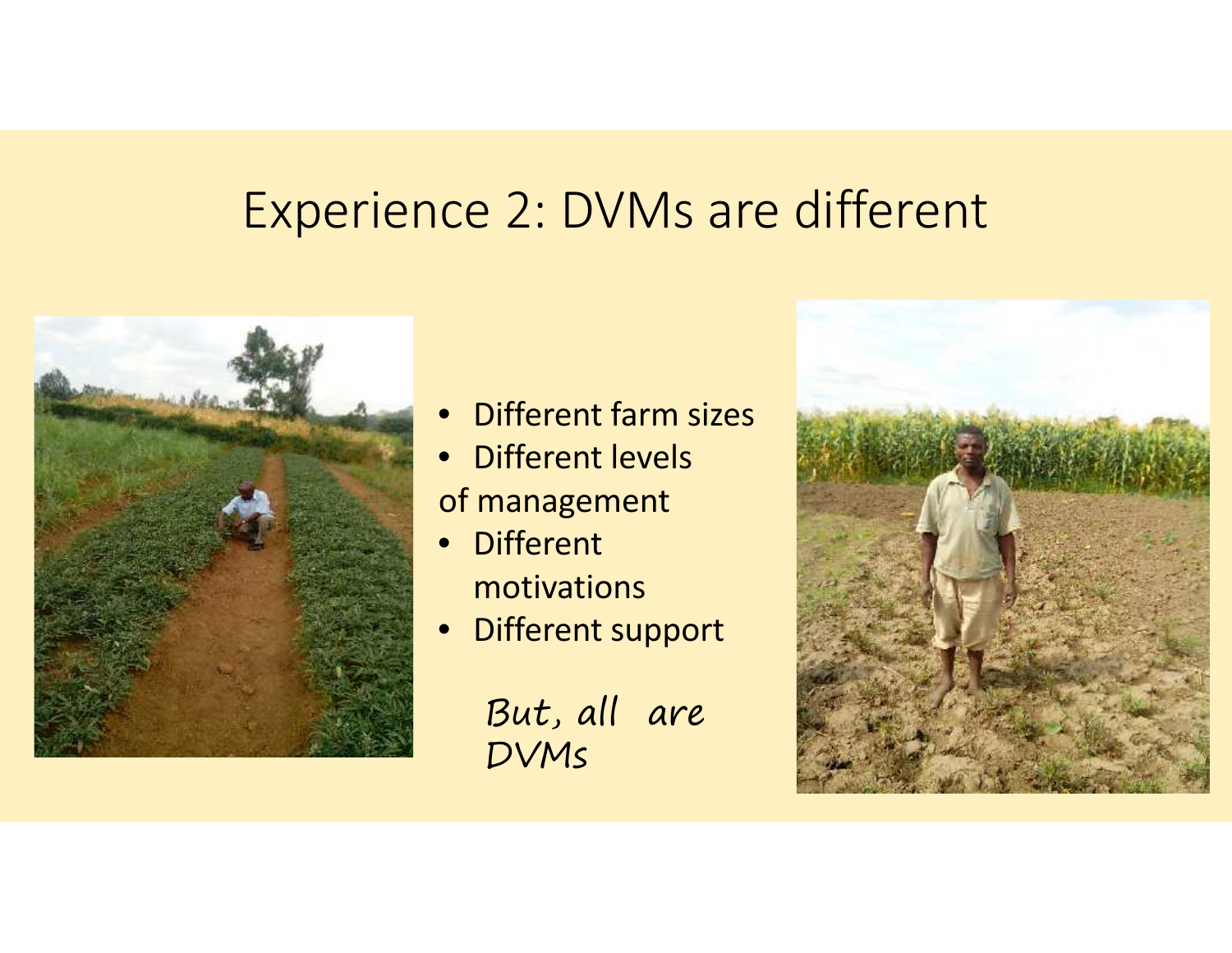

#### **Experience 2: DVMs are different**

There were School DVMs; There were group DVMs There were commercial DVMs; There were Individual DVMS Few had Net tunnels; Most did not

Such was the Diversity

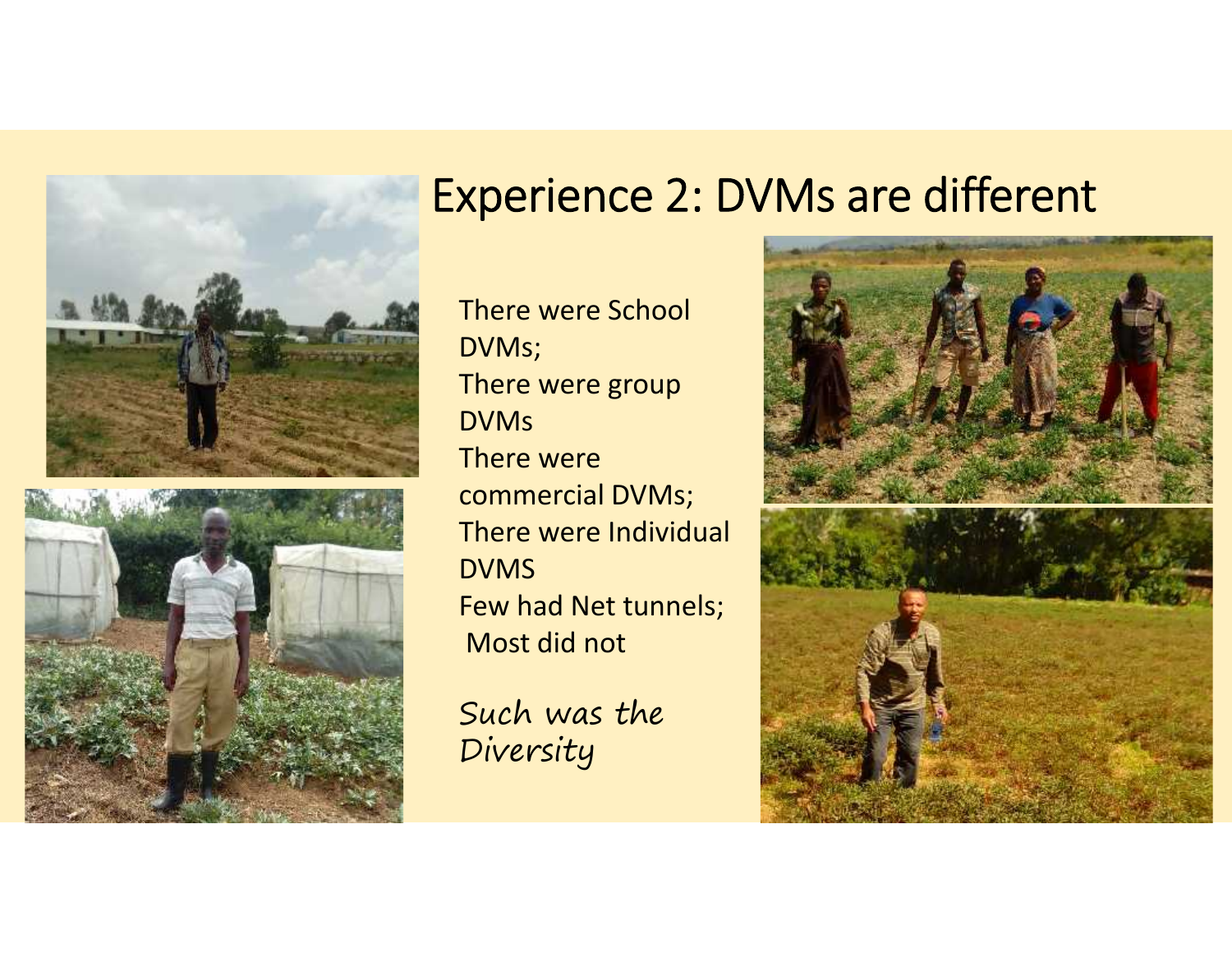#### Experience 3: Labeling!!! Labeling!!! Labeling!!!



•

75% had no labels,

15% had poor labels

10% had good labels

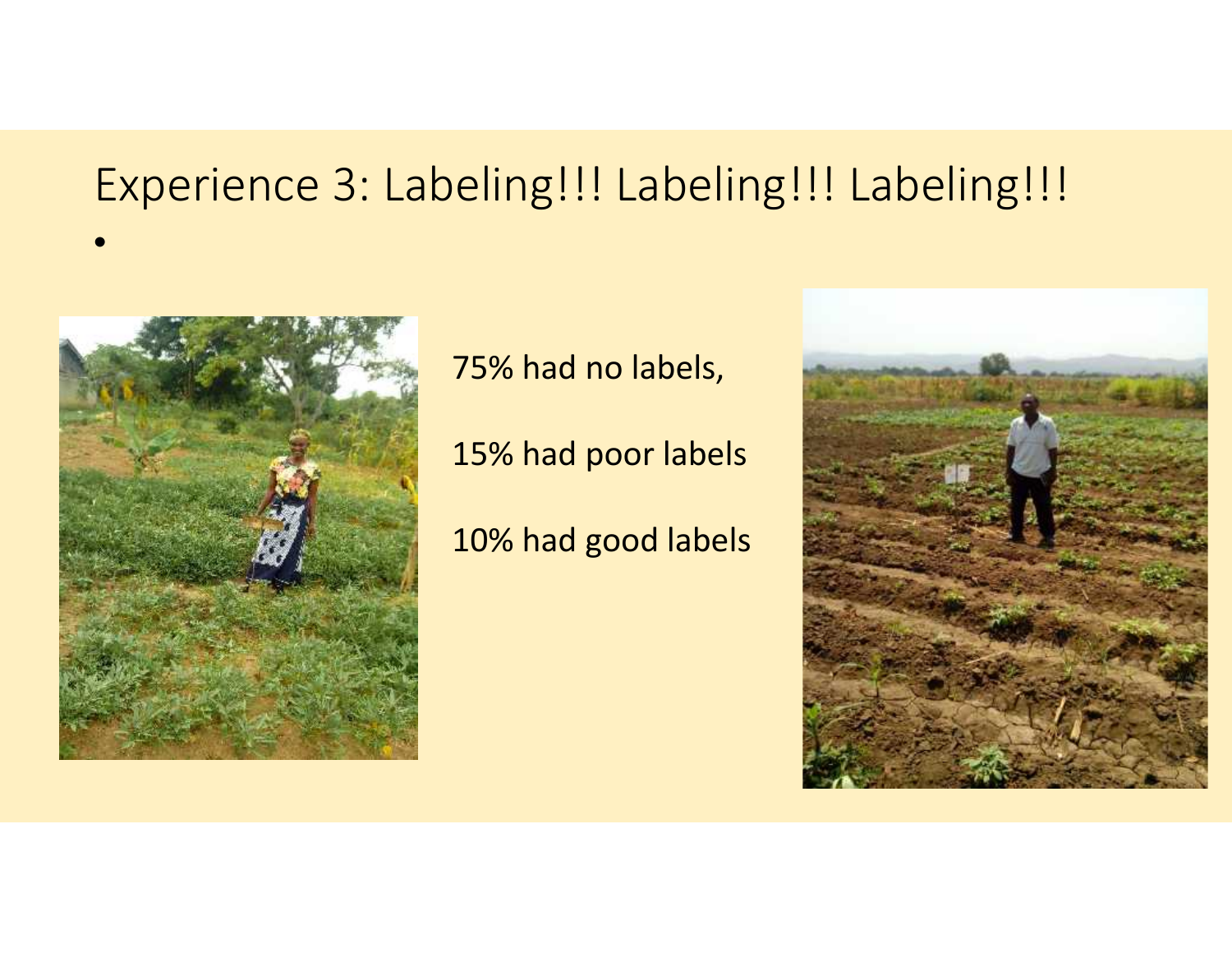#### **Experience 4:The cost of being a DVM**



IT IS TOUGH SETTING WATER. WE HAVE CONSTRUCTED THIS DAM TO SOLVE THE WATER PROBLEM.

A WOMAN DVM IN TIGRAY REGION NORTHEN ETHIOPIA

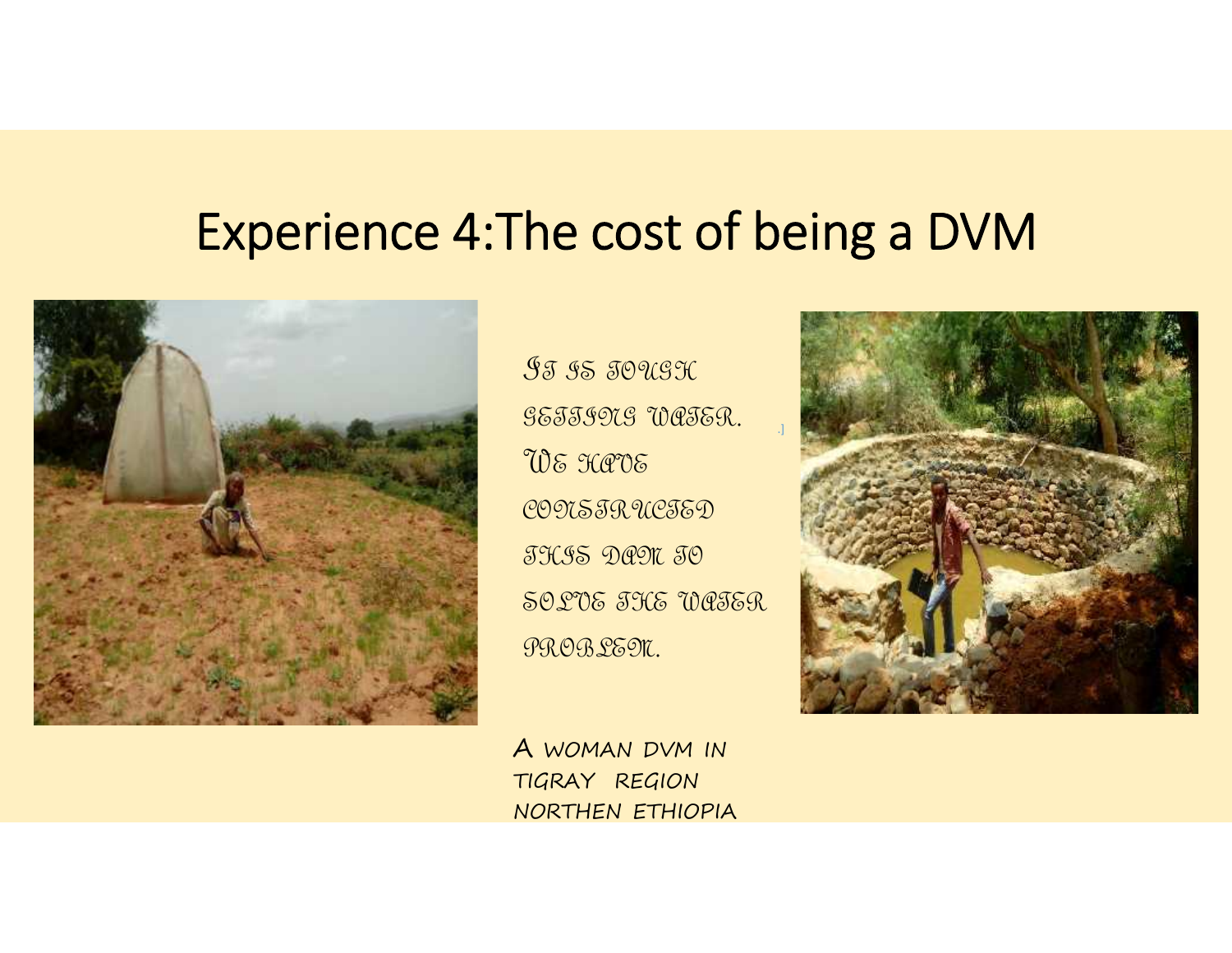#### **Experience 4: The cost of being a DVM**



- Left: I conserve my vines in this river. It is the only safe place during drought [Malawi]
- Right: My vines were Ok before it rained. When it rained heat came from soil and killed all of them. I rather use flood irrigation [Ethiopia]

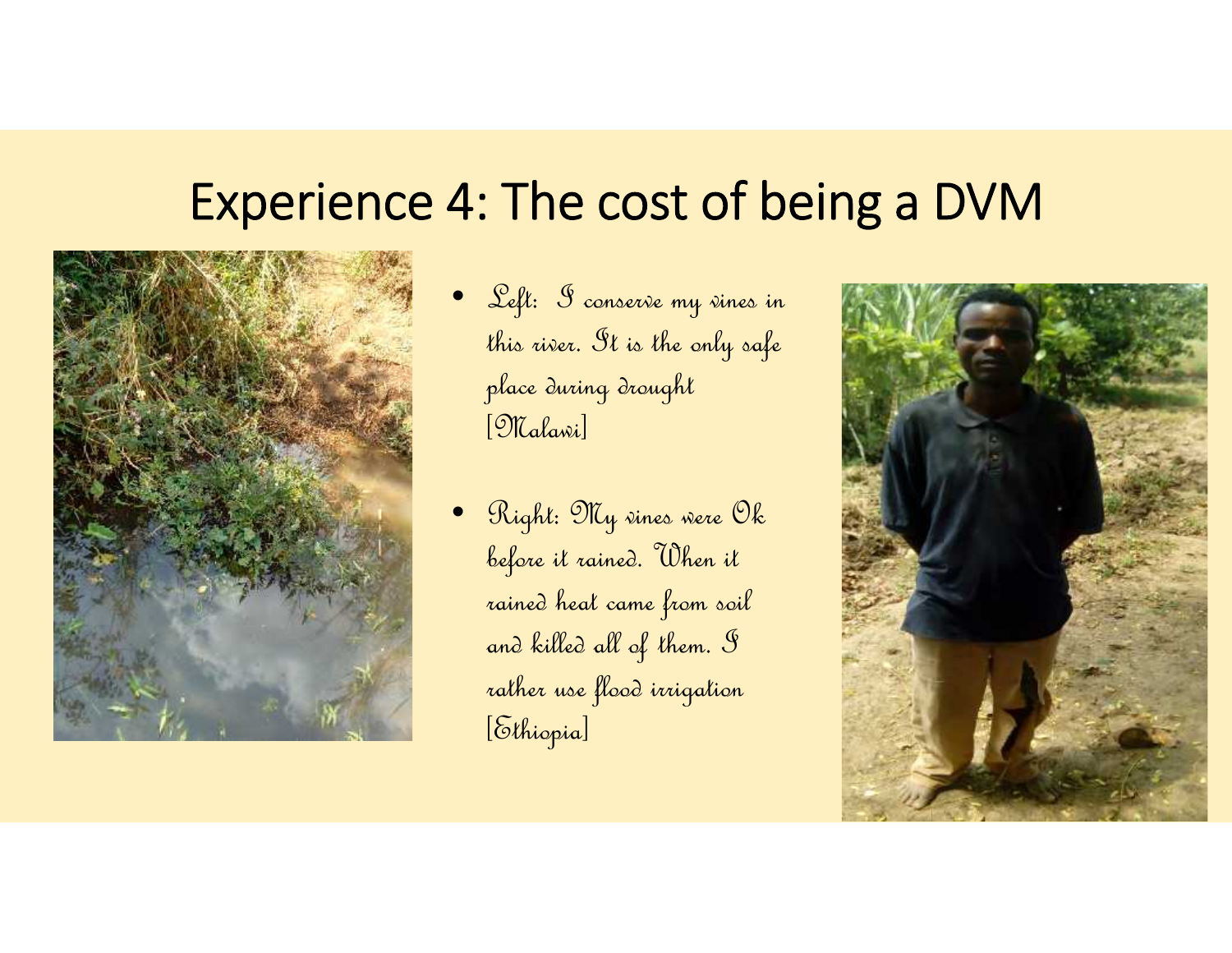#### **Lessons and way forward**

- No better way of mapping DVMs than the ODK
- ODK can be adopted for monitoring and tracking indicators
- All M & E should be able to program ODK. We relieve the burden from our prized programmers (Luka and David)
- Need to standardize the definition of the DVM
- Labelling plots need to be emphasized
- Need to commercialize vine business